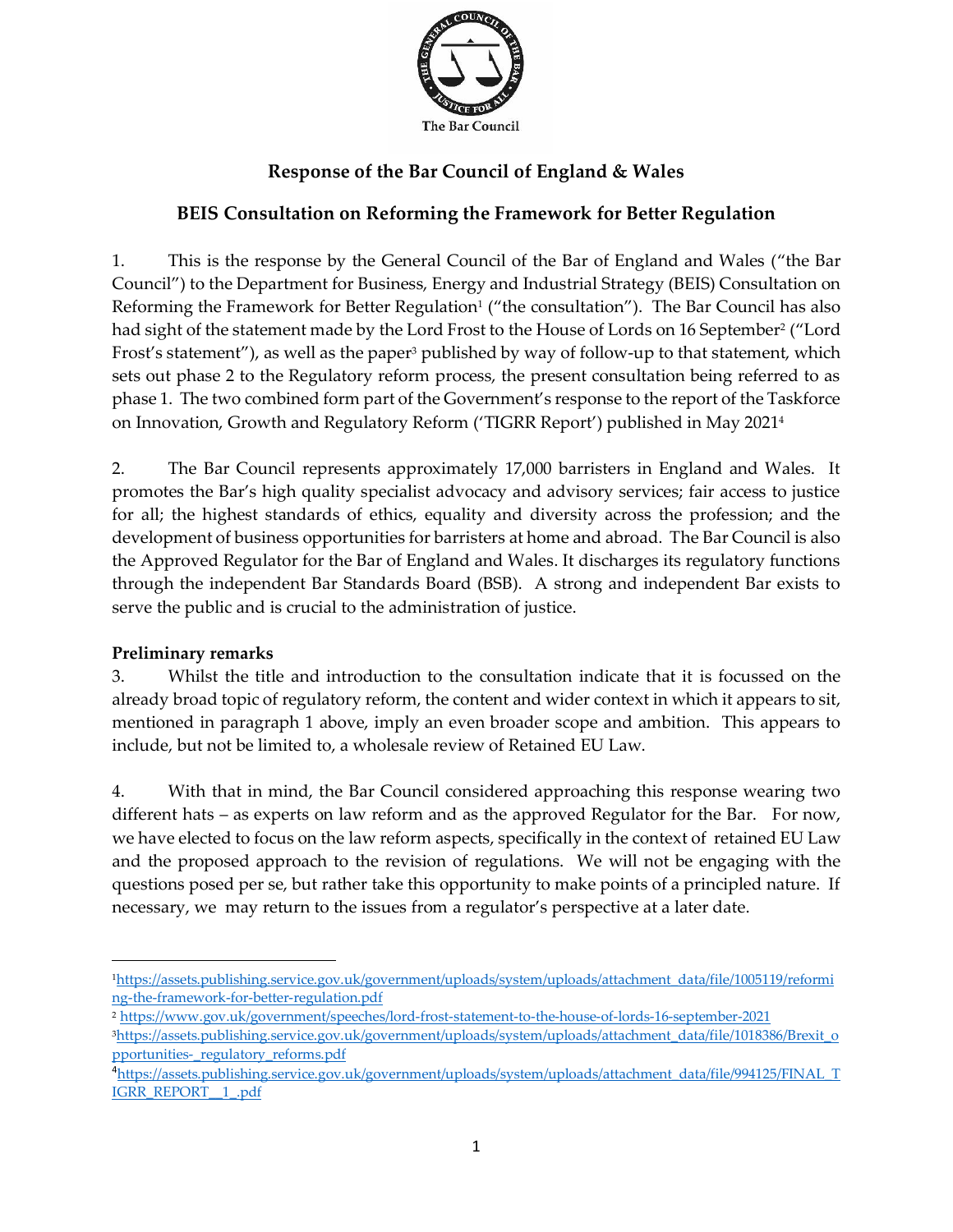5. The Bar Council is mindful that the TIGRR (which did not carry out a public consultation but focussed on engagements with invited industry and interest groups) proceeded on the premise that a great deal of regulatory Retained EU Law should be viewed as "unnecessary" (TIGRR Report para 5) and which needed to be shed and replaced with a different approach in order to boost future UK productivity, competition and stimulate innovation.

6. Not having had the opportunity to comment upon or assist the TIGRR's work, the Bar Council sees this consultation as a first chance to address some of the matters raised in its Report. We have significant reservations about that underlying premise.

7. In particular, we have difficulty in understanding what is meant by a 'common law approach to regulation' (§3.1.1 of the consultation) and would make the following observations:

- (i) It is difficult to generalise, given the number of measures potentially affected by this proposed approach, but it seems inevitable that many areas currently governed by retained EU law (as amended by UK legislation) will need to be the subject of statutory regulation (rather than by the common law) on an ongoing basis;
- (ii) much domestic regulation in common law countries including much existing 'home grown' UK regulation, for example in the privatised utility sector – is in reality highly prescriptive, involving detailed statutory regimes governing the conduct of UK regulators; and
- (iii) much EU regulation for example in medicines and aircraft safety was introduced to *reduce* the regulatory burden imposed by unduly prescriptive and inconsistent national regimes and relies heavily on guidance and codes produced by national regulators, within an agreed regulatory framework, rather than on detailed primary or secondary legislation.

We therefore caution against any presumption that retained EU law is in some way 'overprescriptive' or intrinsically inappropriate for a common law jurisdiction such as England and Wales, or that replacement of retained EU law with a different UK regime will in reality reduce the regulatory burden on UK business. Please see further discussion at paragraph 27 et seq below.

8. Accordingly, and if it is correct to view this consultation and its proposals as part of a broader review of Retained EU Law, the central message that the Bar Council wishes to convey, in the interests of our clients and of legal certainty, is one of caution.

9. So soon after the end of transition, and with Covid19 still a present danger, we urge the government to place emphasis on the need to consolidate, that is to give time for the new legal, regulatory and business environments to settle, focus on the teething problems that are emerging and then, and only then, assess what is and is not working, based on real stakeholder experience. If so justified, targeted legislative changes could then be pursued. A blanket revision of domestic rules for the sake of divergence would only serve to undermine legal certainty and weaken confidence at an already vulnerable time.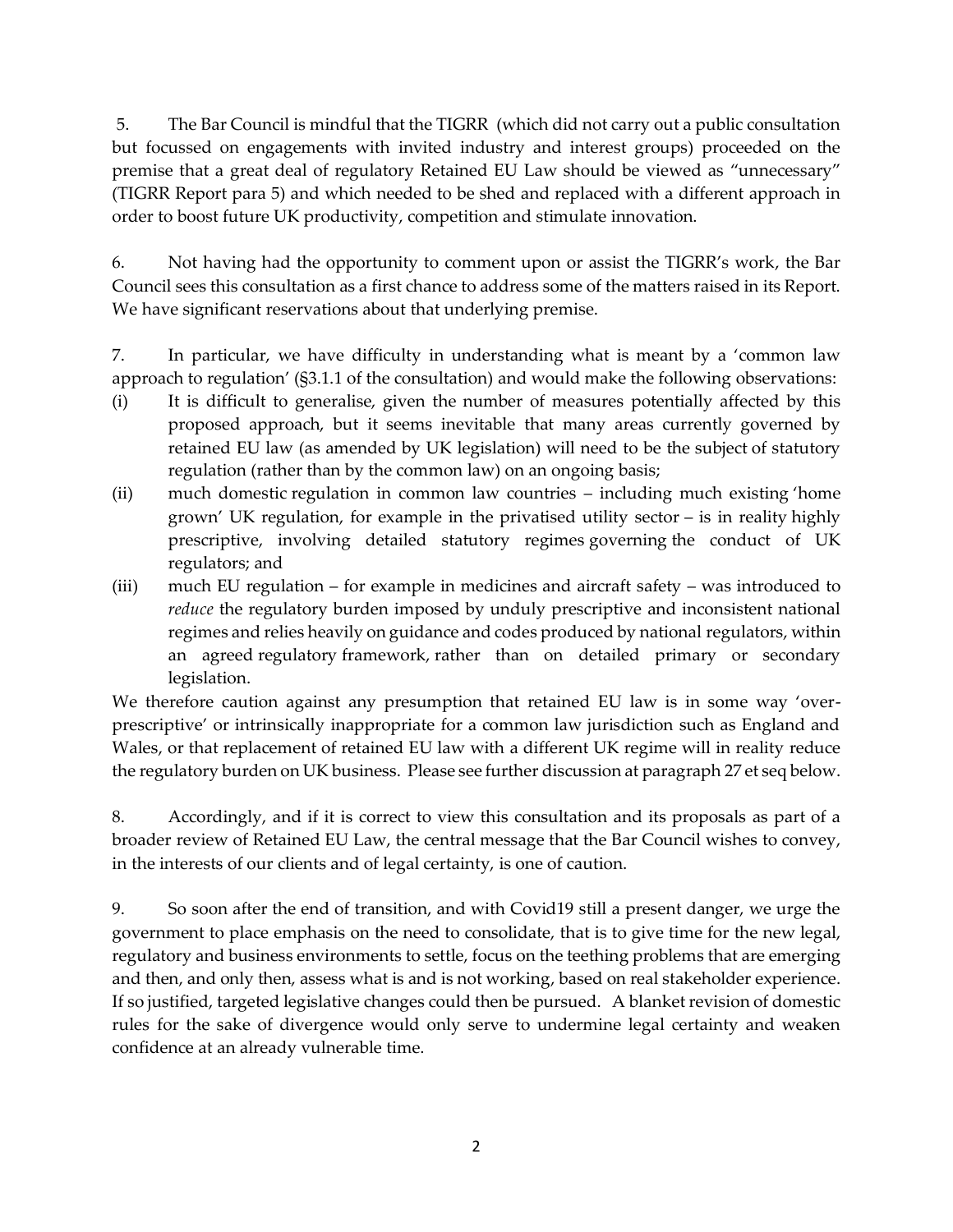10. Whilst this advice may not accord with the Government's ambitions to proceed at pace, it is unfortunate in the Bar Council's view that the profession was not more widely consulted or engaged with by the TIGRR and indeed that this subsequent consultation was published over the Summer with an end date for responses of 1 October. The Bar Council raises the issue of the reasonableness, adequacy and fairness of the Government's public consultations especially on an issue as important and fundamental as the review of Retained EU Law, whether in the context of regulatory reform, or more broadly, given the legal as well as practical implications thereof.

### **What is retained EU law?**

11. Sections  $2 - 4$  of the European Union Withdrawal Act  $2018<sup>5</sup>$  (the  $2018$  Act), established three categories of retained EU law, that is EU law as it applied in the UK on 31 December 2020:

- Domestic law (regulations, statutory instruments) which implemented or related to former EU obligations (notably directives);
- EU legislation which was directly applicable in the UK e.g. the General Data Protection Regulation 2016;
- Other rights and principles in EU law that had direct effect in the UK.

In the two years leading up to December 2020, the Government passed hundreds of pieces of domestic secondary legislation, making around 80,000 amendments to the body of onshored EU law that is now "retained", largely technical (e.g. geographical designations), though occasionally substantive in nature. Thus, several thousand pieces of EU legislation, some duly amended, were onshored on that date and continue to apply in the UK.

12. The Bar Council examined in anticipation<sup>6</sup> the fundamental change to the status of EU law within the UK that eventually took place on 1 January 2021 following the end of the transition period. From that date, EU law ceased to be a source of directly applicable rights that override inconsistent provisions of UK law. Retained EU law can now be revoked or amended by Parliament, or in accordance with statutory powers conferred by Parliament, whether or not such changes are consistent with EU law.

13. We noted then, as a matter of EU law, the Court of Justice of the European Union (CJEU) remains the international court designated by the EU Treaties as the final source of legal authority as to the validity and interpretation of EU law. The UK's departure does not change that.

### **The future status of Retained EU Law**

14. We are concerned that Lord Frost's statement contains remarks about the future status of retained EU law that go further than the current UK legislation onshoring it and are worryingly unclear, in addition to being at odds with the current consultation. There is an obvious risk of confusion and legal uncertainty if all UK Courts were to be allowed to interpret its meaning or validity in a way that differs from the CJEU itself, which as we have noted, is and will remain the

<sup>5</sup> <https://www.legislation.gov.uk/ukpga/2018/16/contents/enacted>

<sup>6</sup> [https://www.barcouncil.org.uk/uploads/assets/ba2a17ef-b5ef-47c1-8bfc4e804360ffde/Bar-Council-response-to-the-](https://www.barcouncil.org.uk/uploads/assets/ba2a17ef-b5ef-47c1-8bfc4e804360ffde/Bar-Council-response-to-the-MOJ-consultation-on-Departure-from-retained-EU-case-law-by-UK-courts-and-tribunals.pdf)[MOJ-consultation-on-Departure-from-retained-EU-case-law-by-UK-courts-and-tribunals.pdf](https://www.barcouncil.org.uk/uploads/assets/ba2a17ef-b5ef-47c1-8bfc4e804360ffde/Bar-Council-response-to-the-MOJ-consultation-on-Departure-from-retained-EU-case-law-by-UK-courts-and-tribunals.pdf)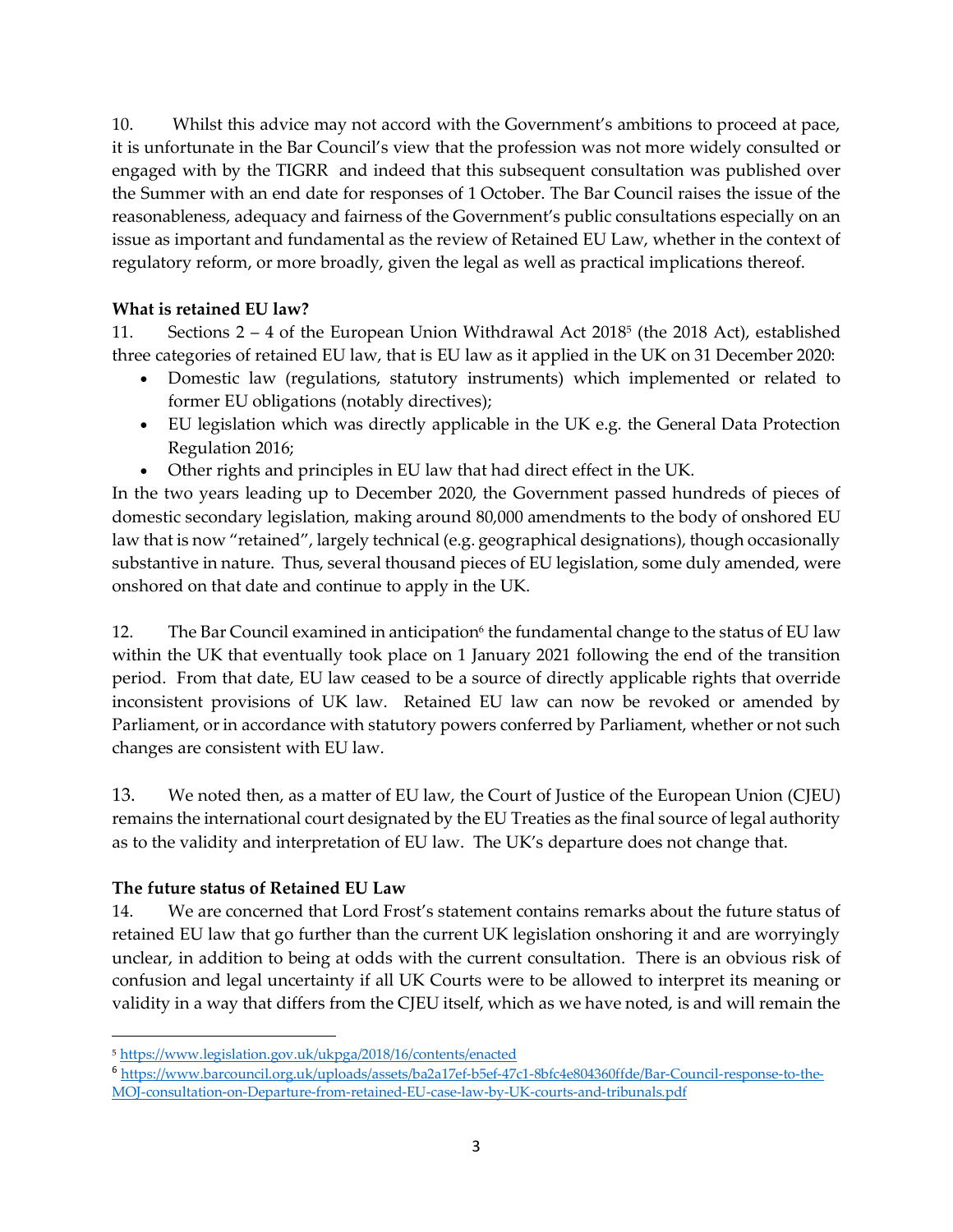ultimate arbiter of EU law, or of other courts applying EU law in accordance with principles derived from the case law of the CJEU under the EU Treaties. This would be a litigator's dream but would wreak havoc with legal (and thus business and consumer) certainty and confidence, as well as with the rules of precedent. Moreover, that broader risk is made more acute by the difficulty in identifying the principles the courts might apply in determining their approach.

15. Specifically, we note with concern the apparent intention, as set out in Lord Frost's statement, to alter the 'special status' of retained EU law. We take it that that is in part a reference to the position that, under section 5(1) and (2) of the 2018 Act, the principle of supremacy of EU law applies to the relationship between retained EU law and any domestic legislation passed *before* 31 December 2020. There are principle objections as well as practical dangers to changing that. First, as a matter of principle, we note that any legislation now passed (or passed at any time after 31 December 2020) *can* modify retained EU law: the proposed change would therefore only affect the relationship between retained EU law and legislation passed *before* the end of transition. But before the end of transition it was generally understood, and can be taken to have been the legislative intention, that any domestic law gave way to inconsistent EU law, whenever enacted. Retrospectively to alter that position alters the effect of domestic legislation in a way that could not have been foreseen by the domestic legislator at the time. That is wrong in principle. Secondly, the proposal seems to us to be dangerous and unpredictable in its effect. As far as we are aware, no analysis has been done as to the precise legal consequences of retrospectively altering the relationship between retained EU law and pre-31 December 2020 domestic legislation, and absent such a detailed analysis the effect of such a change on the many important areas covered by retained EU law (ranging from tax to detailed technical regulation) is unpredictable and will give rise to considerable uncertainty and litigation.

16. In the interests of legal certainty therefore, the Bar Council recommended in its August 2020 paper, and continues to do so, that there should be a strong presumption that changes to retained EU law, assuming they are objectively justified, should be made by statutory rather than judicial means, and then by primary legislation rather than by statutory instrument. Moreover, we now add that, if retained EU law is to be so revised, those changes should not have retrospective effect. In any event, if Government does decide to move forward with such a legislative programme of revision, we urge caution as to both process and substance.

### **The issue of Democratic legitimacy**

17. Before examining the approach to be taken, we repeat that our view is founded on the need for legal certainty and not in any concerns such as those asserted in Lord Frost's statement, that EU law as it applied in the UK while still a Member State lacked democratic legitimacy and had been subject to "very limited genuine democratic scrutiny."

18. We imagine that many members of the relevant former House of Lords and Commons EU Scrutiny Committees, who were so assiduous in their task over the years of UK membership, would take issue with that. But even more fundamentally, the EU legislative process itself, whilst no doubt capable of improvement, contains democratic checks and balances: for the vast bulk of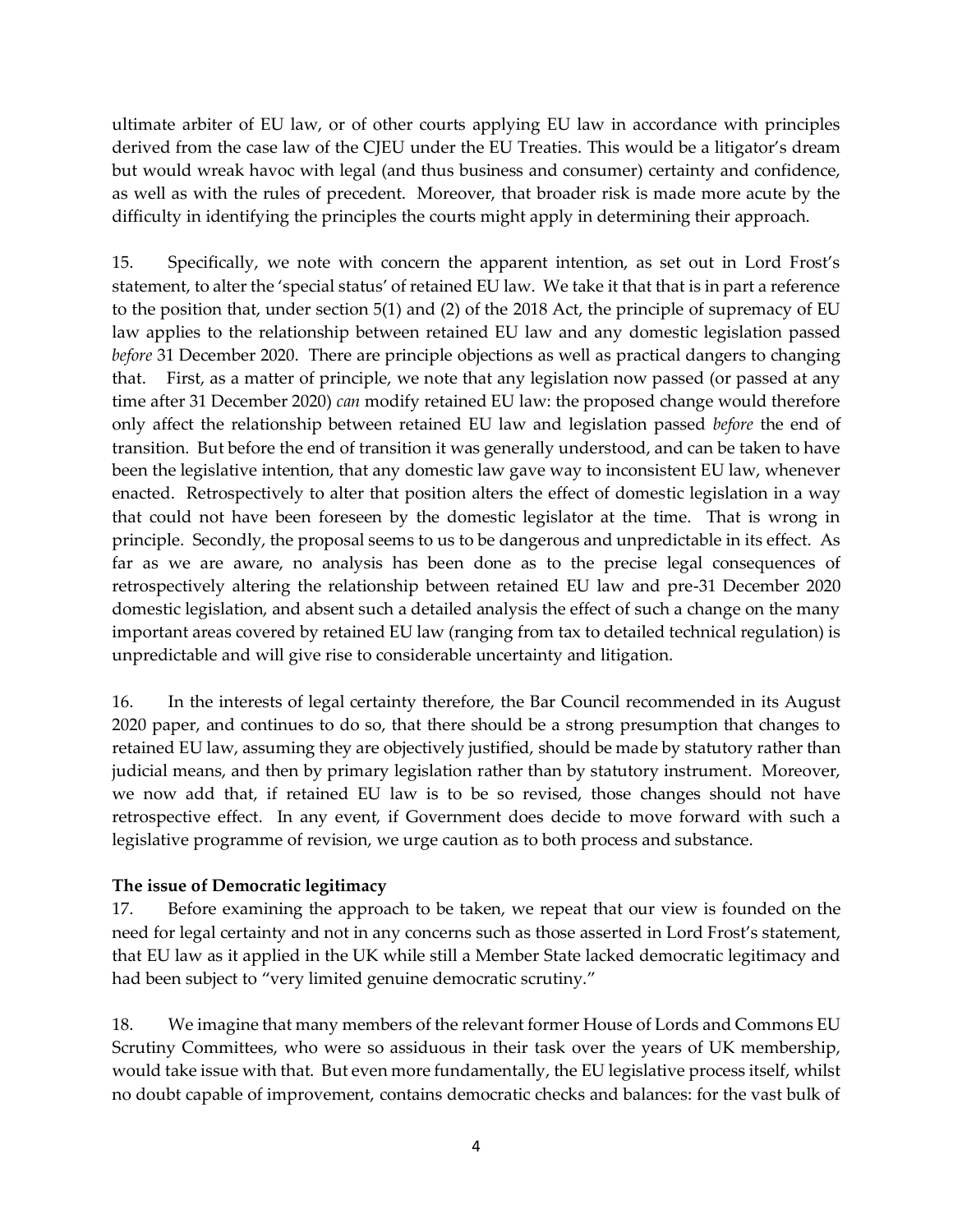EU subordinate legislation, the co-legislators, both of whom must adopt the final text by (normally weighted) majority, are the Council, comprised of elected ministers from the Member States, and the European Parliament, elected by universal suffrage, and whose membership included democratically elected UK representatives until last year.

19. Moreover, if it is the Government's intention to ensure the democratic legitimacy of any revision of retained EU law, it should be, and be seen to be, achieved through a transparent, democratic process, ideally preceded by time spent gathering evidence in support thereof in individual areas, including through ample stakeholder consultation and impact assessments, followed by adequate parliamentary scrutiny throughout the legislative process itself.

20. In this context too therefore, and as noted at paragraph 10 above, we consider it unfortunate that the Government chose to launch this public consultation during the summer break, and with such a short deadline.

## **The need to adapt to the new (regulatory) environment**

21. Members of the Bar have spent much of the past few years advising clients on the likely impact of the end of the transition period on their business, professional and family lives, consumer rights etc. Now, in autumn 2021, clients continue to seek advice and representation regarding the actual situation on the ground now that the transition period is over. Clients may have had to completely adapt their business model, and sometimes legal relationships and structures, to the new rules and regulatory requirements. Much of this cost and administrative adaptation has already occurred, but much is ongoing. Having just gone through such a major upheaval, exacerbated by Covid19, if the government were now to launch a wholesale revision of retained EU law, including sweeping regulatory changes, that would place a further, avoidable, burden on clients and industry that are already struggling to adapt.

22. Our primary call, therefore, is for Government to proceed slowly, allowing ample time for full targeted consultation with relevant experts and stakeholders; full impact assessments; and then making only those changes to retained EU Law that are shown to be both necessary and proportionate to the objective to be achieved. Aside from the impact in the regulatory field, the focus of this consultation, we are mindful that the approach taken here could serve as a template in other areas.

### **A two-pronged approach**

23. We recommend that Government develops, in consultation with stakeholders, clear and transparent rules and principles governing its approach to the two parallel elements necessary for effective review of retained EU law, being substance and process.

#### **Substance**

- 24. This would include, but not be limited to:
- The need to thoroughly assess, on an evidence basis, the rules that we now have in place (e.g. on the regulatory side, data protection, financial services, environmental protection,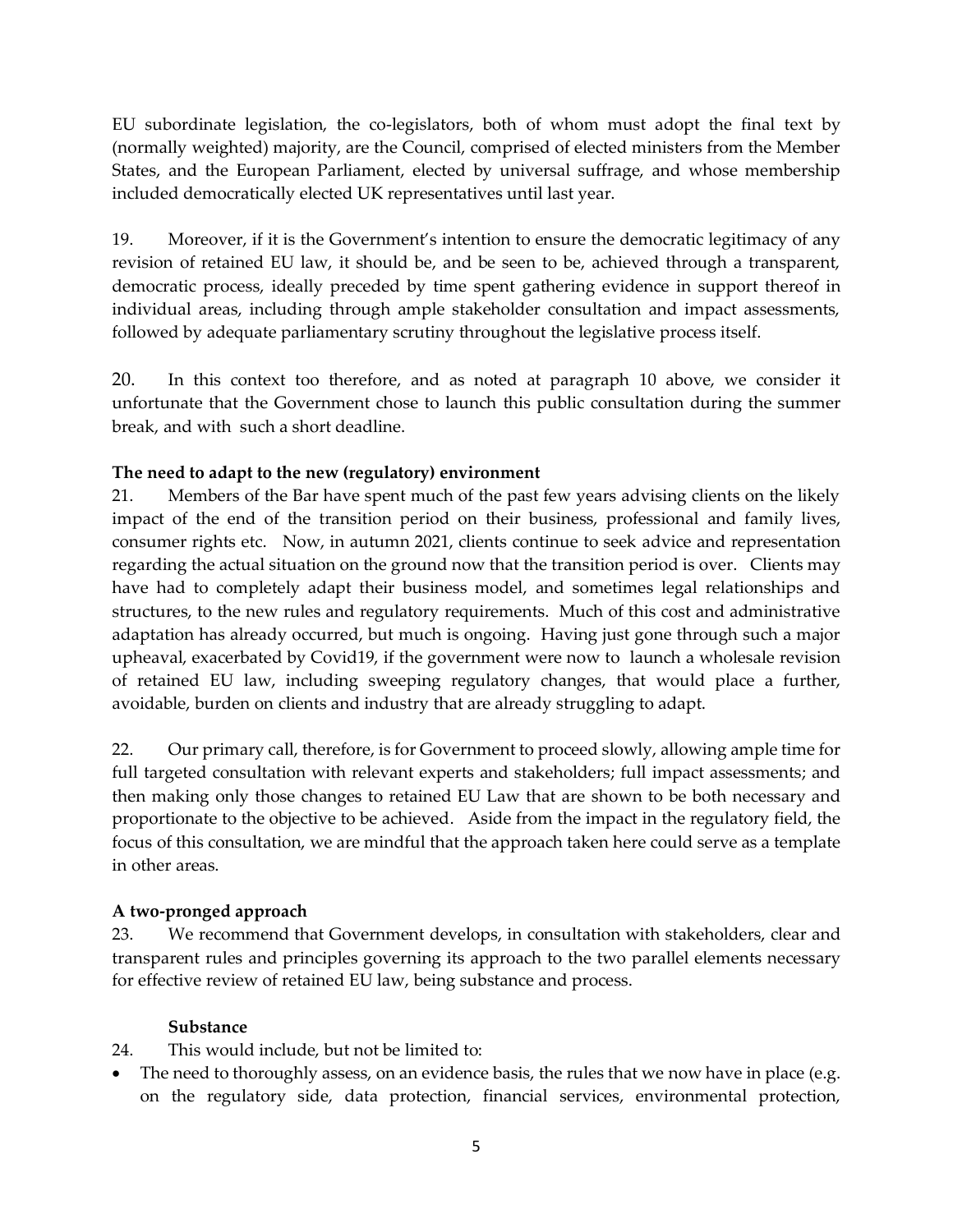competition, public procurement, etc), what is working and why; what is not working and why; what is their objective; if they are not, how can they be made fit for purpose, applying rules of proportionality; etc. If the equivalent to a piece of retained EU law is seen to be working on the EU side, what is it that is different since it was onshored into the UK, and what if anything, can be learned from that?

• Paying due regard, including as appropriate, modelling UK-wide changes thereon, to relevant changes already in train at the level of devolved government. By way of example, we note the Welsh Government's current proposals for changes to the retained EU public procurement regime as set out in the *Wales Procurement Policy Statement* and the *Social Partnership and Public Procurement (Wales) Bill 2021*.

In any event, while we accept that some changes to retained EU law may prove to be necessary, we would not support moves to effect these, whether in the regulatory field or any other, merely in order to diverge on principle from EU law.

25. By way of constructive suggestion as to changes that might be needed, we accept, for example, that there may be some limited circumstances where, now that the source of EU retained law has ceased to be EU law itself, supported by the legislative and administrative context of the EU Treaties and the obligations and rights of the Member States and EU institutions, then the meaning of the provision in question is altered, and a statutory change may be needed to identify same. Two obvious examples would be:

- (i) measures that have been interpreted by the CJEU in the light of the wider objectives of the EU Treaties, such as completion of the EU internal market, or
- (ii) where the measure in question refers to EU administrative bodies or the impact on inter-State trade, which do not apply in an internal UK context.

### **Process**

- 26. This would include, but not be limited to:
	- Clear delineation of the role of central government; parliament; devolved government; regulators; stakeholders etc
	- The need for Transparency in all aspects.
	- Adequate and timely processes Impact assessments, full stakeholder consultations, legislative scrutiny, etc.

### **Codification vs. a common law approach to regulation**

27. Finally, whilst the Bar Council is not, as noted in our preliminary remarks, intending to respond to individual questions posed in the consultation, we take this opportunity to comment further on the context and question the presumptions apparently informing the approach to regulatory reform that the Government is commending therein.

28. The consultation seeks views as to the following (questions 1 and 3):

(1) What areas of law (particularly retained EU law) would benefit from reform to adopt a less codified, more common law-focused approach?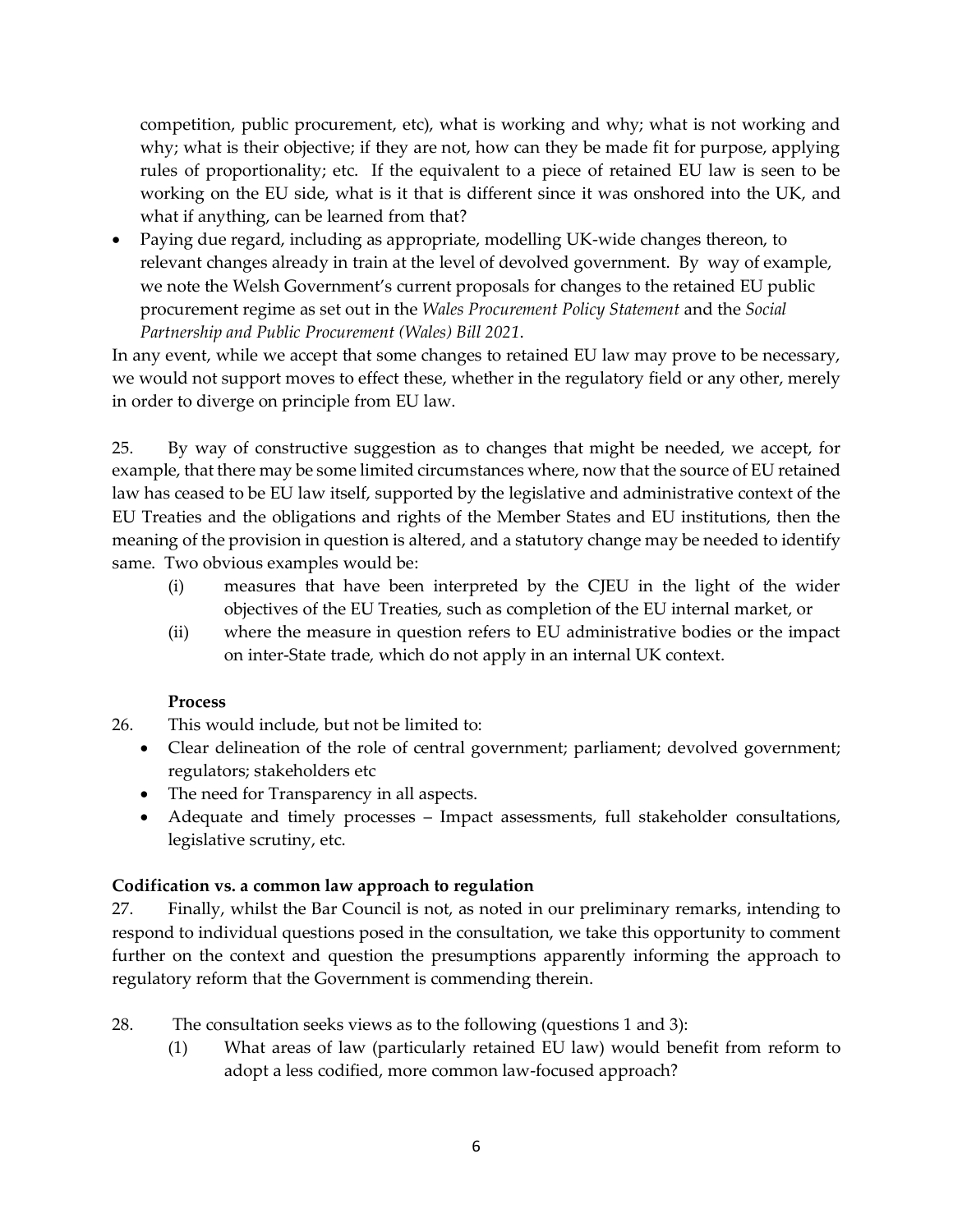(3) Are there any areas of law where the Government should be cautious about adopting this approach?

29 In the TIGRR Report the authors express the following view (paragraph 41): *"Much of the restrictive nature of today's regulatory environment is due to the influence of the EU's approach to regulation over the last forty years. Nowhere is this clearer than the shift from the UK's traditional uncodified systems of common law and Scots law to a more Napoleonic, code-based, civil law approach traditionally seen on the Continent."*

30. This forms the basis of criticism of the so-called EU approach to regulation, and consultees of this subsequent consultation are now invited to identify areas where a common law-focused approach is preferable. However, and as noted earlier, we are not convinced that the premise is sound. If one takes the example of consumer credit, the UK has had a domestic system which is largely based on a prescriptive code since 1985 7 , and the impact of the (then) EC Directive on consumer credit<sup>8</sup> arguably represented a relaxation of the level of prescription, certainly in the context of documentary requirements for regulated agreements<sup>9</sup>. Similarly, the UK had highly prescriptive regulatory systems for food safety and animal health in place prior to EU regulation of the same. A shift to a "more common law" approach in these areas would therefore mark not simply a shift away from a European mode of regulation; it would also represent a departure from the manner in which the UK has previously regulated these areas.

31. We would suggest that this previous experience must be factored in to consideration of the appropriate mode of regulation in the future. For example, a move to an outcome/principles based mode of regulation may have benefits for some sectors, but it seems unlikely to be appropriate in others, particularly where safety is the primary concern. Previous experience would appear to suggest that there is no sensible way to avoid a prescriptive approach where safety is concerned, and it is also far from clear that one can avoid a proliferation of regulatory rules even in areas which do not concern safety.

32. The Financial Conduct Authority (FCA) <sup>10</sup> is an example of a UK regulator which operates on the basis of high level principles. However, it also regulates via a system of highly prescriptive mandatory rules, further backed up with guidance. The FCA Handbook, if it were ever printed, would extend to many thousands of pages. The laudable hope that simplification can be achieved by adopting a different approach to regulation may be illusory. We make this point because a move away from a prescriptive approach may adversely impact on legal certainty, which is vital

 $<sup>7</sup>$  The date on which the statutory instruments which gave effect to the majority of the provisions of the Consumer</sup> Credit Act 1974 came into force.

<sup>8</sup> Directive 2008/48/EC of the European Parliament and of the Council of 23 April 2008 on credit agreements for consumers

<sup>9</sup> A comparison of the documentary requirements of the Consumer Credit (Agreements) Regulations 1983 (as amended) and the Consumer Credit (Agreements) Regulations 2010 (which gave effect to the changes made by the Directive) bears this point out.

 $10$  We understand that Financial Services are the subject of separate consultation but cite this by way of illustrative example.